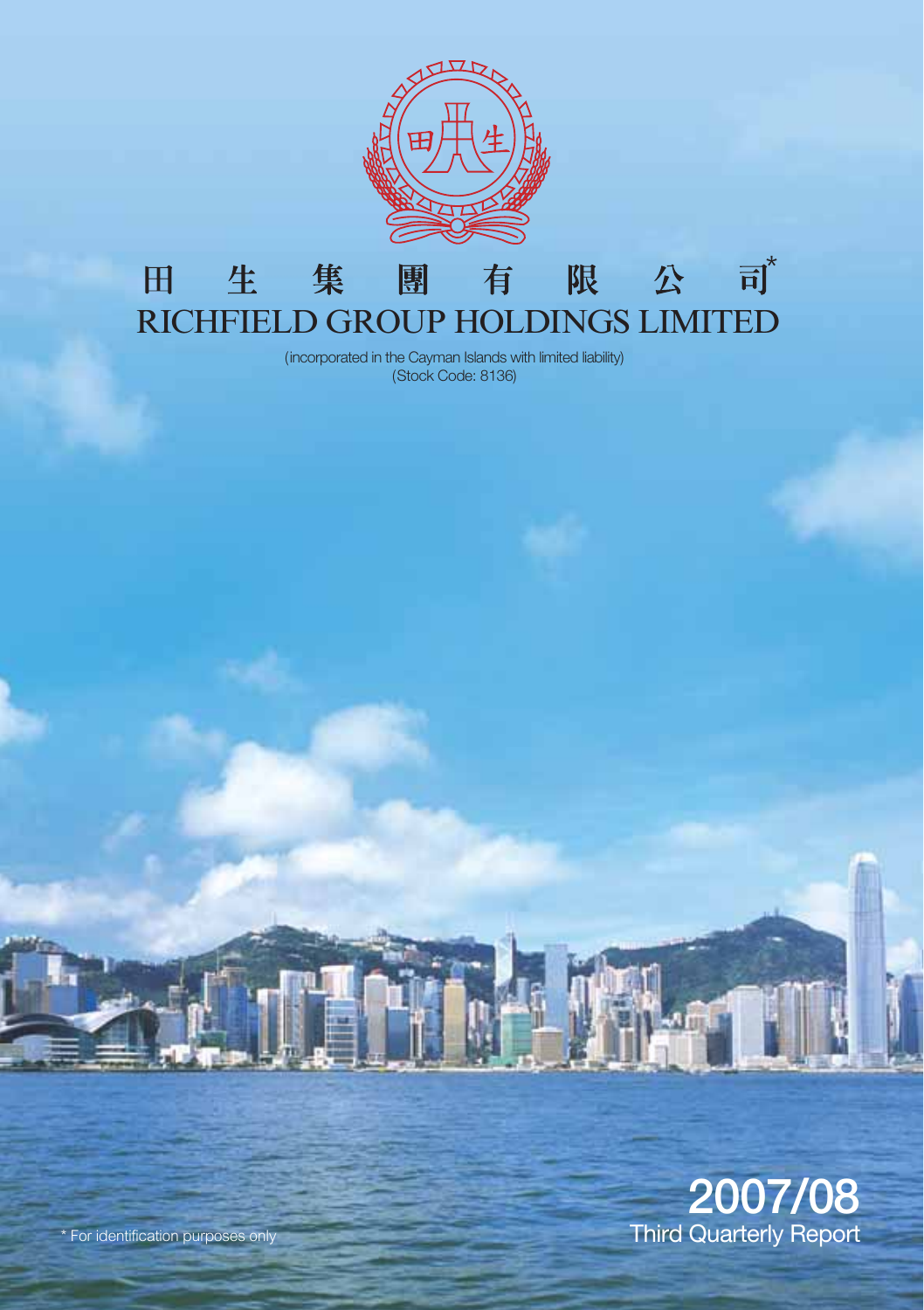#### CHARACTERISTICS OF THE GROWTH ENTERPRISE MARKET ("GEM") OF THE STOCK EXCHANGE OF HONG KONG LIMITED (THE "STOCK EXCHANGE")

GEM has been established as a market designed to accommodate companies to which a high investment risk may be attached. In particular, companies may list on GEM with neither a track record of profitability nor any obligation to forecast future profitability. Furthermore, there may be risks arising out of the emerging nature of companies listed on GEM and the business sectors or countries in which the companies operate. Prospective investors should be aware of the potential risks of investing in such companies and should make the decision to invest only after due and careful consideration. The greater risk profile and other characteristics of GEM mean that it is a market more suited to professional and other sophisticated investors.

Given the emerging nature of companies listed on GEM, there is a risk that securities traded on GEM may be more susceptible to high market volatility than securities traded on the Main Board of the Stock Exchange and no assurance is given that there will be a liquid market in the securities traded on GEM.

The principal means of information dissemination on GEM is publication on the Internet website operated by the Stock Exchange. Listed companies are not generally required to issue paid announcements in gazetted newspapers. Accordingly, prospective investors should note that they need to have access to the GEM website in order to obtain up-todate information on GEM-listed issuers.

The Stock Exchange takes no responsibility for the contents of this report, makes no representation as to its accuracy or completeness and expressly disclaims any liability whatsoever for any loss howsoever arising from or in reliance upon the whole or any part of the contents of this report.

This report, for which the directors of Richfield Group Holdings Limited (the "Company") collectively and individually accept full responsibility, includes particulars given in compliance with the Rules Governing the Listing of Securities on GEM of the Stock Exchange (the "GEM Listing Rules") for the purpose of giving information with regard to the Company. The directors of the Company, having made all reasonable enquiries, confirm that, to the best of their knowledge and belief: (1) the information contained in this report is accurate and complete in all material respects and not misleading; (2) there are no other matters the omission of which would make any statement in this report misleading; and (3) all opinions expressed in this report have been arrived at after due and careful consideration and are founded on bases and assumptions that are fair and reasonable.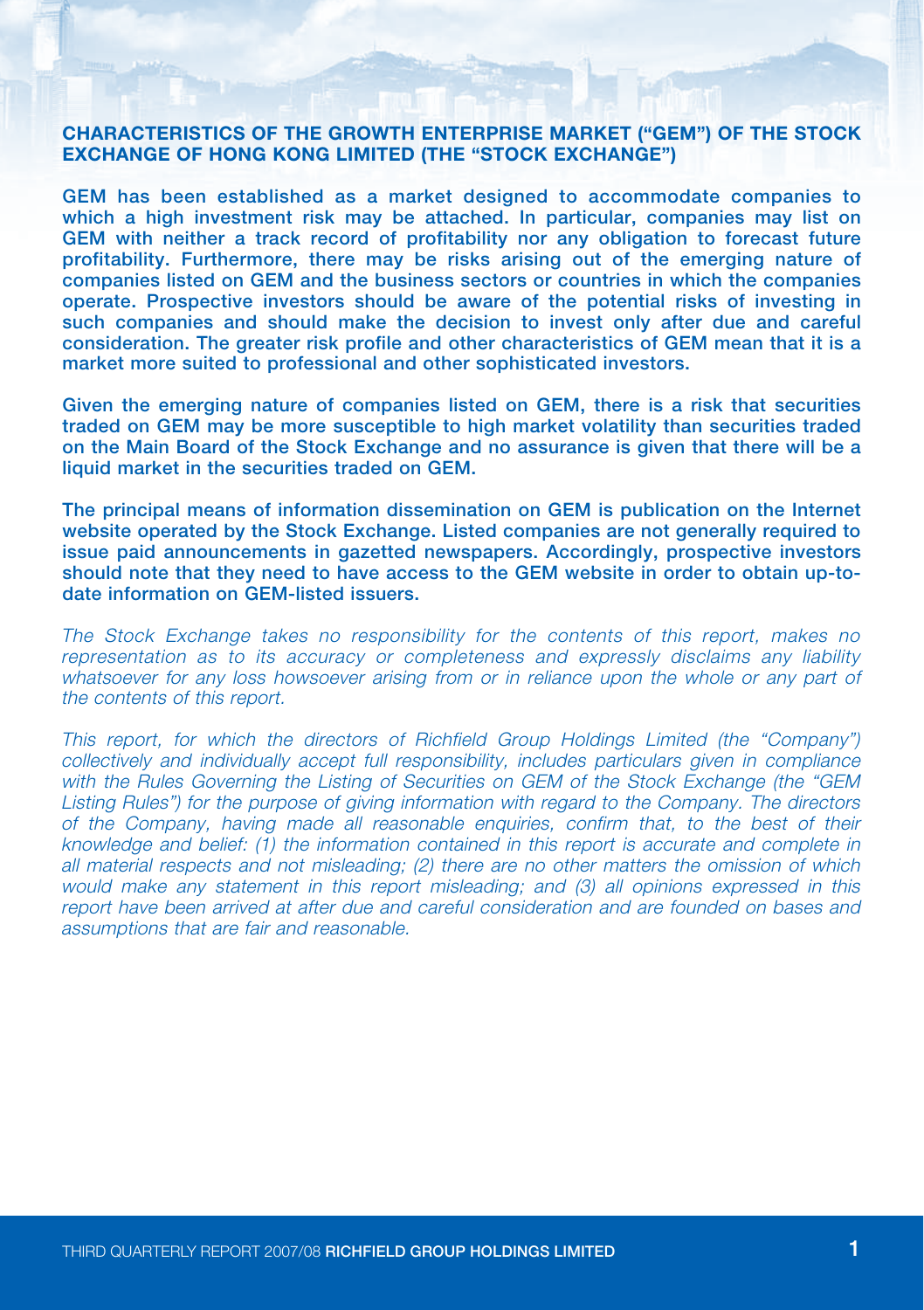### Third Quarterly RESULTS

The board of directors (the "Board") of Richfield Group Holdings Limited (the "Company") herein presents the unaudited consolidated results of the Company and its subsidiaries (collectively referred to as the "Group") for the three months and nine months ended 31 December 2007 together with the comparative unaudited figures for the corresponding periods in 2006 as follows:

# UNAUDITED CONDENSED CONSOLIDATED INCOME STATEMENT

For the three months and nine months ended 31 December 2007

|                                                                           |                | Nine months ended<br>31 December       |                                        | Three months ended<br>31 December      |                                        |
|---------------------------------------------------------------------------|----------------|----------------------------------------|----------------------------------------|----------------------------------------|----------------------------------------|
|                                                                           | <b>Notes</b>   | 2007<br>(Unaudited)<br><b>HK\$'000</b> | 2006<br>(Unaudited)<br><b>HK\$'000</b> | 2007<br>(Unaudited)<br><b>HK\$'000</b> | 2006<br>(Unaudited)<br><b>HK\$'000</b> |
| <b>TURNOVER</b>                                                           | $\overline{4}$ | 97,611                                 | 45,679                                 | 30,887                                 | 20,486                                 |
| Cost of sales                                                             |                | (66, 655)                              | (26, 982)                              | (26, 409)                              | (13, 773)                              |
| <b>Gross profit</b>                                                       |                | 30,956                                 | 18,697                                 | 4,478                                  | 6,713                                  |
| Other income<br>Selling and distribution costs<br>Administrative expenses |                | 5,100<br>(8,802)<br>(7, 435)           | 2,147<br>(14,928)<br>(7,834)           | 3,275<br>(611)<br>(1, 427)             | 1,156<br>(6,077)<br>(2, 201)           |
| <b>OPERATING PROFIT/(LOSS)</b><br><b>Finance costs</b>                    | 5              | 19,819<br>(6, 967)                     | (1,918)<br>(62)                        | 5,715<br>(1, 911)                      | (409)<br>(24)                          |
| PROFIT/(LOSS) BEFORE<br><b>INCOME TAX</b><br>Income tax expense           | 6              | 12,852<br>(2, 170)                     | (1,980)                                | 3,804<br>(146)                         | (433)                                  |
| PROFIT/(LOSS) FOR THE PERIOD                                              |                | 10,682                                 | (1,980)                                | 3,658                                  | (433)                                  |
| Attributable to:<br>Equity holders of the Company<br>Minority interests   |                | 10,682                                 | (1,900)<br>(80)                        | 3,658                                  | (433)                                  |
| PROFIT/(LOSS) FOR THE PERIOD                                              |                | 10,682                                 | (1,980)                                | 3,658                                  | (433)                                  |
| <b>DIVIDENDS</b>                                                          | 7              |                                        |                                        |                                        |                                        |
| <b>EARNINGS/(LOSS) PER SHARE</b>                                          | 8              |                                        |                                        |                                        |                                        |
| <b>Basic</b>                                                              |                | <b>HK0.43 cent</b>                     | $HK(0.29)$ cent                        | HK0.12 cent                            | $HK(0.06)$ cent                        |
| <b>Diluted</b>                                                            |                | N/A                                    | N/A                                    | N/A                                    | N/A                                    |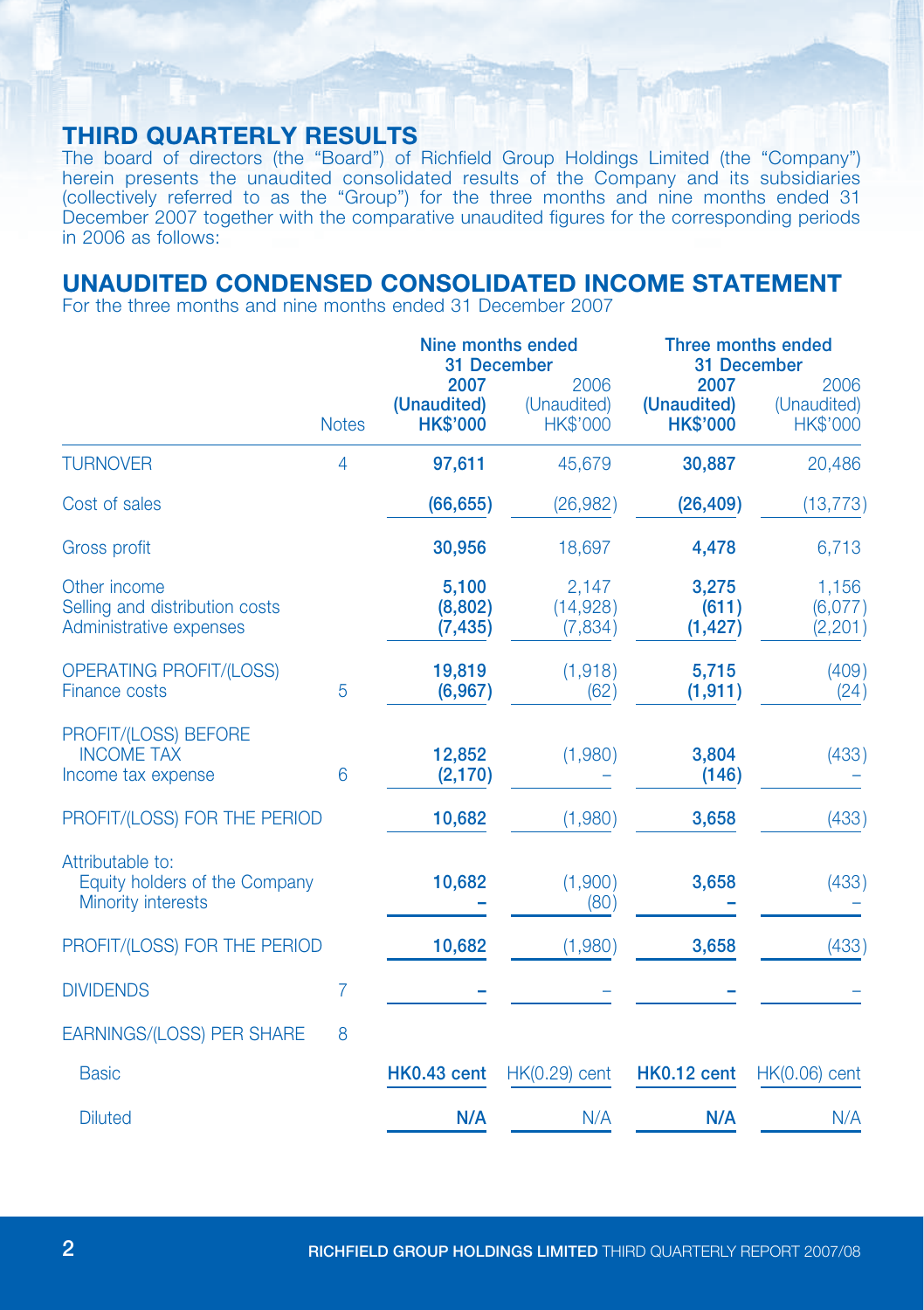# UNAUDITED CONDENSED CONSOLIDATED STATEMENT OF CHANGES IN EQUITY

For the nine months ended 31 December 2007

|                           |                 |                 |                 | Equity attributable to equity holders of the Company |                 |                 |                 |
|---------------------------|-----------------|-----------------|-----------------|------------------------------------------------------|-----------------|-----------------|-----------------|
|                           | <b>Issued</b>   |                 | Convertible     |                                                      |                 |                 |                 |
|                           | share           | <b>Share</b>    | bonds           | Accumulated                                          |                 | <b>Minority</b> |                 |
|                           | capital         | premium         | equity reserve  | losses                                               | Total           | interests       | Total           |
|                           | (Unaudited)     | (Unaudited)     | (Unaudited)     | (Unaudited)                                          | (Unaudited)     | (Unaudited)     | (Unaudited)     |
|                           | <b>HK\$'000</b> | <b>HK\$'000</b> | <b>HK\$'000</b> | <b>HK\$'000</b>                                      | <b>HK\$'000</b> | <b>HK\$'000</b> | <b>HK\$'000</b> |
| At 1 April 2006           | 4.605           | 14.918          |                 | (11, 255)                                            | 8.268           | 80              | 8,348           |
| Issue of new shares       | 2.646           | 15,066          |                 |                                                      | 17,712          |                 | 17,712          |
| <b>Issuing costs</b>      |                 | (1, 315)        |                 |                                                      | (1, 315)        |                 | (1, 315)        |
| Exercise of share options | 381             | 5,829           |                 |                                                      | 6.210           |                 | 6.210           |
| Net loss for the period   |                 |                 |                 | (1,900)                                              | (1,900)         | (80)            | (1,980)         |
| At 31 December 2006       | 7,632           | 34,498          |                 | (13, 155)                                            | 28,975          |                 | 28,975          |

#### Equity attributable to equity holders of the Company

|                            | <b>Issued</b> |                                                   | <b>Convertible</b>                                       |                                          |                                         |                                                    |                                                |
|----------------------------|---------------|---------------------------------------------------|----------------------------------------------------------|------------------------------------------|-----------------------------------------|----------------------------------------------------|------------------------------------------------|
|                            | share         | <b>Share</b>                                      |                                                          | bonds Accumulated                        |                                         | <b>Minority</b>                                    |                                                |
|                            | capital       | (Unaudited)<br><b>HK\$'000</b><br><b>HK\$'000</b> | premium equity reserve<br>(Unaudited)<br><b>HK\$'000</b> | losses<br>(Unaudited)<br><b>HK\$'000</b> | Total<br>(Unaudited)<br><b>HK\$'000</b> | <i>interests</i><br>(Unaudited)<br><b>HK\$'000</b> | <b>Total</b><br>(Unaudited)<br><b>HK\$'000</b> |
|                            | (Unaudited)   |                                                   |                                                          |                                          |                                         |                                                    |                                                |
|                            |               |                                                   |                                                          |                                          |                                         |                                                    |                                                |
| At 1 April 2007            | 18,000        | 39.632                                            |                                                          | (22,908)                                 | 34.724                                  |                                                    | 34,724                                         |
| Issue of convertible bonds |               |                                                   | 149.101                                                  |                                          | 149.101                                 | ۰                                                  | 149,101                                        |
| Full conversion of         |               |                                                   |                                                          |                                          |                                         |                                                    |                                                |
| convertible bonds          | 7.600         | 450,986                                           | (149, 101)                                               |                                          | 309,485                                 |                                                    | 309,485                                        |
| Issue of new shares        | 3,685         | 265,320                                           |                                                          | -                                        | 269,005                                 | ۰                                                  | 269,005                                        |
| <b>Issuing costs</b>       |               | (7, 119)                                          |                                                          |                                          | (7, 119)                                |                                                    | (7, 119)                                       |
| Net profit for the period  |               |                                                   |                                                          | 10,682                                   | 10,682                                  |                                                    | 10,682                                         |
| At 31 December 2007        | 29,285        | 748,819                                           |                                                          | (12, 226)                                | 765,878                                 |                                                    | 765,878                                        |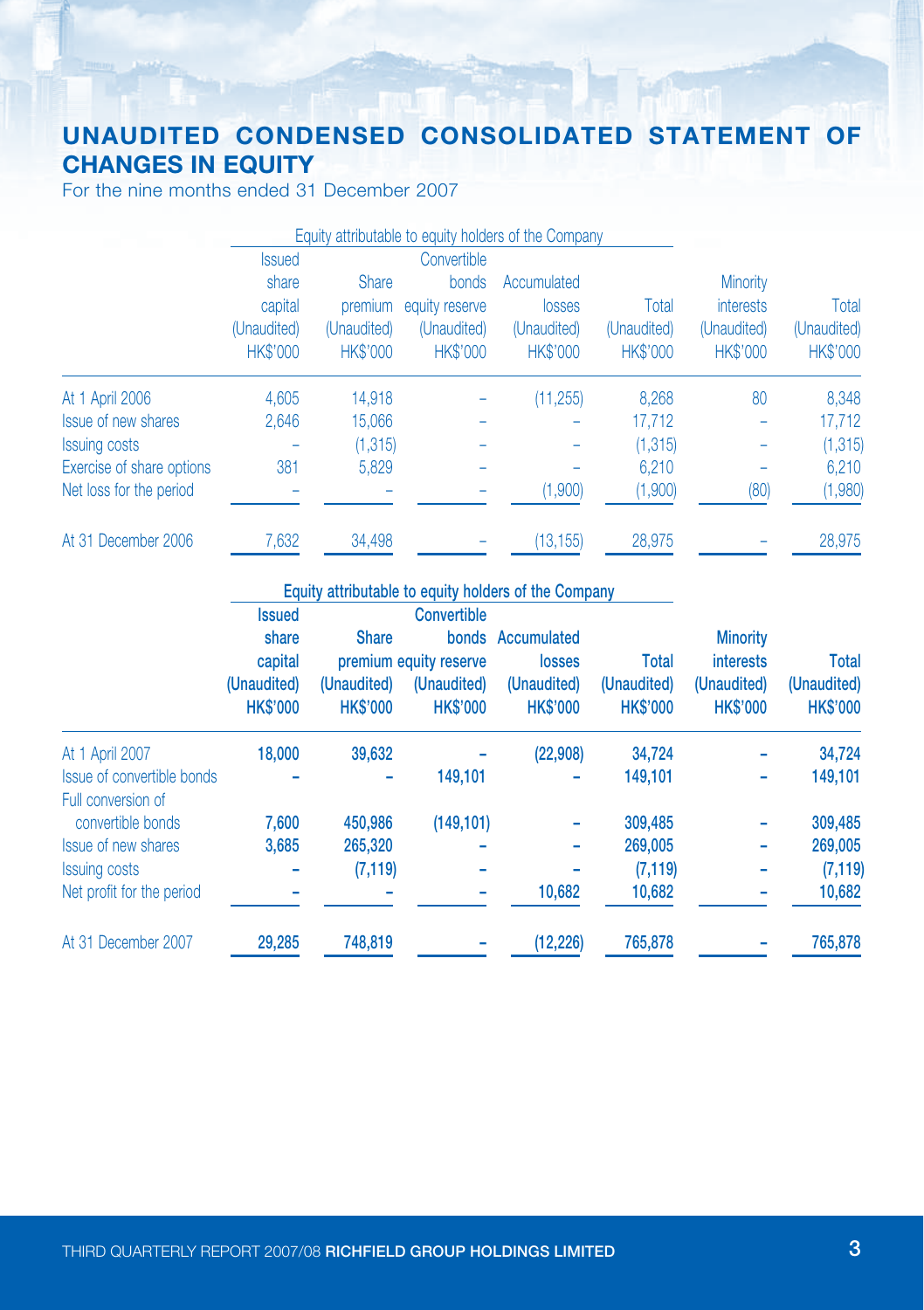# NOTES TO THE CONDENSED CONSOLIDATED FINANCIAL **STATEMENTS**

#### 1. GENERAL INFORMATION

Richfield Group Holdings Limited (the "Company") was incorporated in the Cayman Islands on 10 January 2002 as an exempted company with limited liability under the Companies Law (2001 Second Revision) of the Cayman Islands. The address of its registered office is Cricket Square, Hutchins Drive, P.O. Box 2681, Grand Cayman KY1-1111, Cayman Islands and its principal place of business is Unit 1209, 12th Floor, Silvercord Tower 2, 30 Canton Road, Tsim Sha Tsui, Hong Kong. The Company's shares are listed on the Growth Enterprise Market ("GEM") of The Stock Exchange of Hong Kong Limited (the "Stock Exchange").

Pursuant to a special resolution passed on 26 July 2007 at an annual general meeting, the Company's name was proposed to be changed from Maxitech International Holdings Limited (Chinese translation being 全美國際集團有限公司, for identification purpose only) to Richfield Group Holdings Limited (Chinese translation being 田生集團有限公司, for identification purpose only). The change of name of the Company was approved by the Registrar of Companies in the Cayman Islands and Hong Kong on 10 August and 29 August 2007, respectively.

The principal activity of the Company is investment holding. The subsidiaries (together with the Company referred to as the "Group") are principally engaged in the provision of property brokerage services, carrying out schemes for property consolidation, assembly and redevelopment, property trading in Hong Kong, the trading of recycled computers and the trading of bags and accessories.

#### 2. BASIS OF PREPARATION

The unaudited consolidated results have been prepared in accordance with Hong Kong Financial Reporting Standards which collective term includes all applicable individual Hong Kong Financial Reporting Standards, Hong Kong Accounting Standards and Interpretations issued by the Hong Kong Institute of Certified Public Accountants. The unaudited consolidated results also include the applicable disclosure requirements of the Hong Kong Companies Ordinance and the Rules Governing the Listing of Securities on the GEM of the Stock Exchange ("GEM Listing Rules"). The unaudited consolidated results have been prepared under the historical convention.

The accounting policies adopted in the preparation of the unaudited consolidated results are consistent with those used in the annual financial statements and interim financial statements of the Group for the year ended 31 March 2007 and the 6 months ended 30 September 2007, respectively, in addition to those mentioned in note 3 "Principal Accounting Policies" below.

All significant transactions and balances within the Group have been eliminated on consolidation.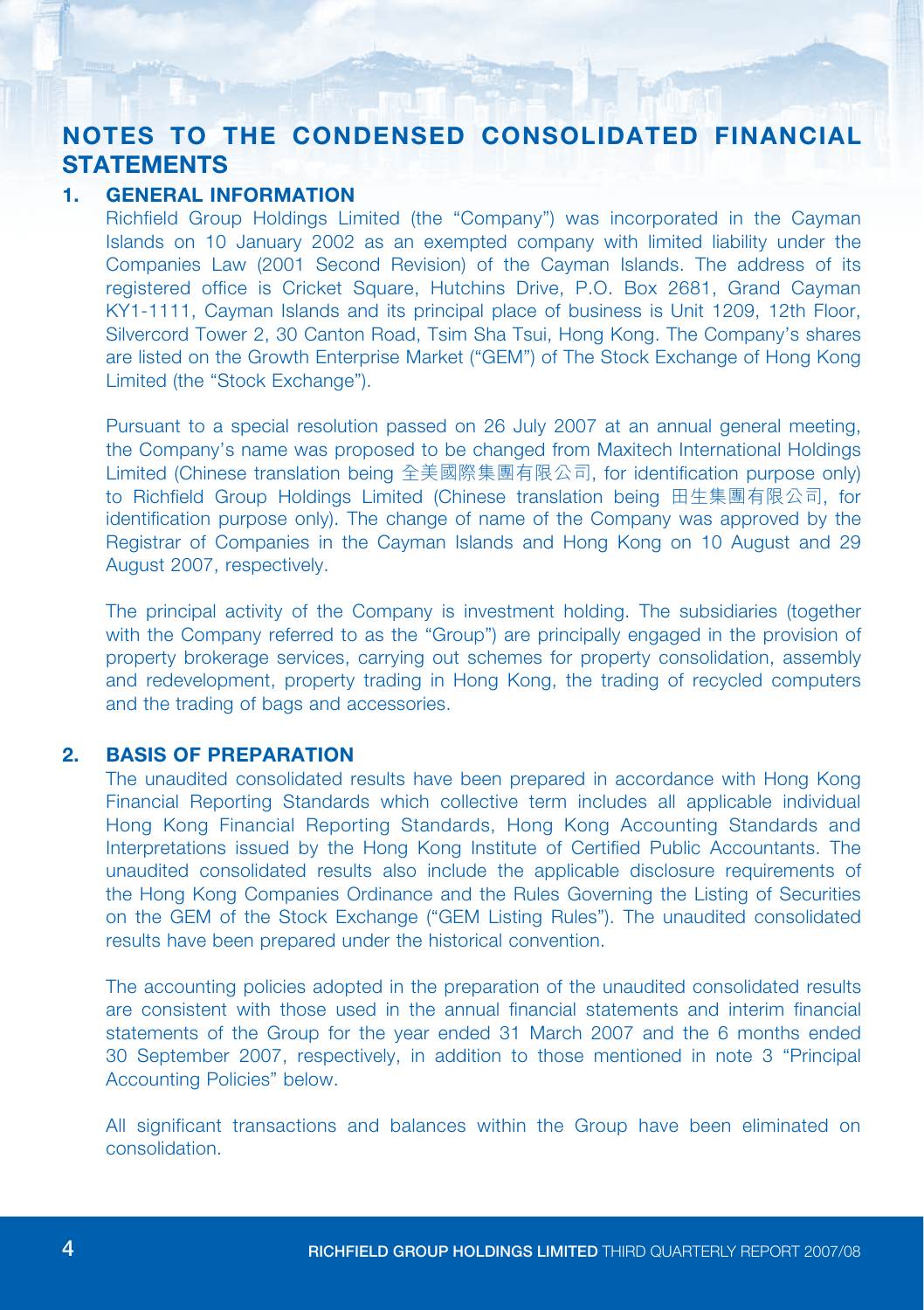#### 3. PRINCIPAL ACCOUNTING POLICIES

#### Revenue recognition

Revenue arising from the sale of properties held for trading is recognised upon the signing of the sale and purchase agreement. Deposits and instalments received on properties sold prior to the date of revenue recognition are included in the balance sheet under forward sales deposits and instalments received.

#### 4. TURNOVER

Turnover represents the aggregate of the net invoiced value of services rendered on property brokerage and assembly and goods sold, after allowances for returns and trade discounts.

| Nine months ended<br>31 December |                                      | Three months ended<br>31 December |                 |      |
|----------------------------------|--------------------------------------|-----------------------------------|-----------------|------|
|                                  |                                      |                                   |                 | 2007 |
| (Unaudited)                      | (Unaudited)                          | (Unaudited)                       | (Unaudited)     |      |
| <b>HK\$'000</b>                  | <b>HK\$'000</b>                      | <b>HK\$'000</b>                   | <b>HK\$'000</b> |      |
|                                  |                                      |                                   |                 |      |
|                                  |                                      |                                   |                 |      |
| 30,874                           |                                      | 10,393                            |                 |      |
| 9,169                            |                                      | 9,169                             |                 |      |
| 29,437                           | 6.766                                | 6,107                             | 6,766           |      |
| 28,131                           | 38,913                               | 5,218                             | 13.720          |      |
| 97,611                           | 45,679                               | 30,887                            | 20,486          |      |
|                                  | Sales of properties held for trading | 2006                              |                 |      |

Certain comparative figures have been reclassified to conform with the current period's presentation of the result report.

#### 5. Finance Costs

|                                                          | Nine months ended              |                                | Three months ended<br>31 December |                         |
|----------------------------------------------------------|--------------------------------|--------------------------------|-----------------------------------|-------------------------|
|                                                          | 31 December<br>2007<br>2006    |                                | 2007                              | 2006                    |
|                                                          | (Unaudited)<br><b>HK\$'000</b> | (Unaudited)<br><b>HK\$'000</b> | (Unaudited)<br><b>HK\$'000</b>    | (Unaudited)<br>HK\$'000 |
| Interests on bank loans<br>Effective interest expense on | 2                              | 62                             |                                   | 24                      |
| convertible bonds<br>Effective interest expense on       | 2,586                          |                                |                                   |                         |
| promissory notes                                         | 4,379                          |                                | 1,911                             |                         |
|                                                          | 6,967                          | 62                             | 1,911                             | 24                      |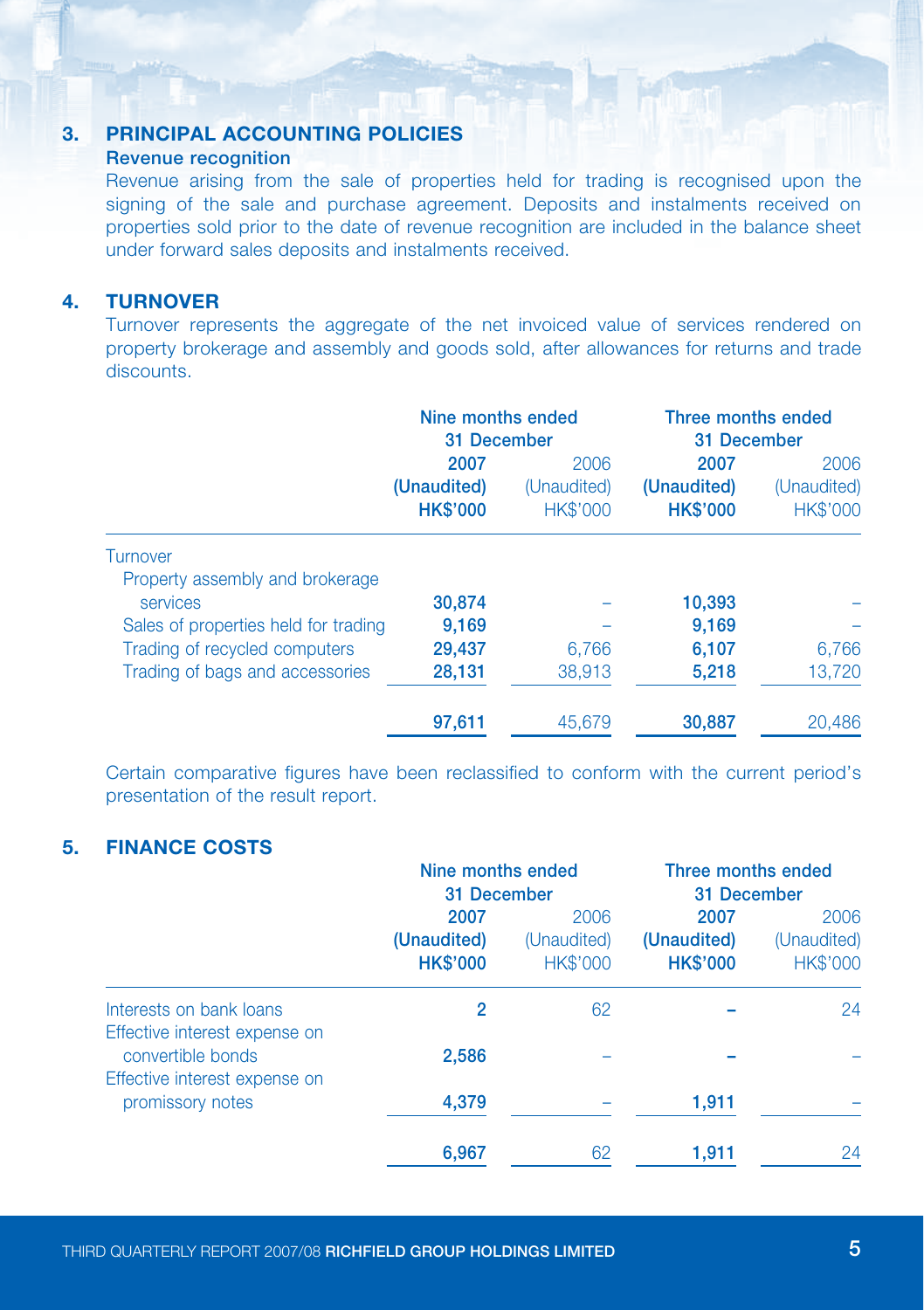#### 6. INCOME TAX EXPENSE

Hong Kong profits tax has been provided at the rate of 17.5% (three and nine months ended 31 December 2006: Nil) on the estimated assessable profit arising in Hong Kong for the current period. Taxes on profits assessable in other jurisdictions have been calculated at the rates of tax prevailing in the places in which the Group operates, based on existing legislation, interpretation and practices in respect thereof.

Deferred tax had not been provided for the Group because the Group had no significant temporary differences at the balance sheet date (31 December 2006: Nil).

### 7. DIVIDENDS

The Board does not recommend the payment of a dividend for the nine months ended 31 December 2007 (nine months ended 31 December 2006: Nil).

#### 8. EARNINGS/(LOSS) PER SHARE

The calculations of basic earnings per share for the three and nine months ended 31 December 2007 are based on the unaudited consolidated net profit attributable to equity holders for the three and nine months ended 31 December 2007 of approximately HK\$3,658,000 and HK\$10,682,000 respectively (three and nine months ended 31 December 2006: net loss attributable to equity holders of approximately HK\$433,000 and HK\$1,900,000 respectively) and on the weighted average number of 2,928,500,000 and 2,493,014,545 shares during the three and nine months ended 31 December 2007 (three and nine months ended 31 December 2006: 757,551,652 shares and 650,278,879 respectively).

Diluted earnings/(loss) per share for the three and nine months ended 31 December 2007 and the corresponding periods in 2006 have not been disclosed as no dilutive events existed during those periods.

### MANAGEMENT DISCUSSION AND ANALYSIS

The Group is principally engaged in the provision of property brokerage services, carrying out schemes for property consolidation, assembly and redevelopment, property trading in Hong Kong, the trading of recycled computers and the trading of bags and accessories.

The Group is currently engaged in property assembly schemes for approximately 90 redevelopment projects in Hong Kong. Those projects engaged are all residential and commercial properties which are located in Hong Kong Island and Kowloon side.

The bags sold by the Group consist principally of business bags, sports bags, backpacks, handbags and wallets. The accessories sold by the Group include belts, watches, spectacles and umbrellas. The trading of recycled computers by the Group includes PCs, laptops and computer parts (such as RAM modules, LCD panels, hard disks, DVD-ROMs, plastic covers, and keyboards etc.).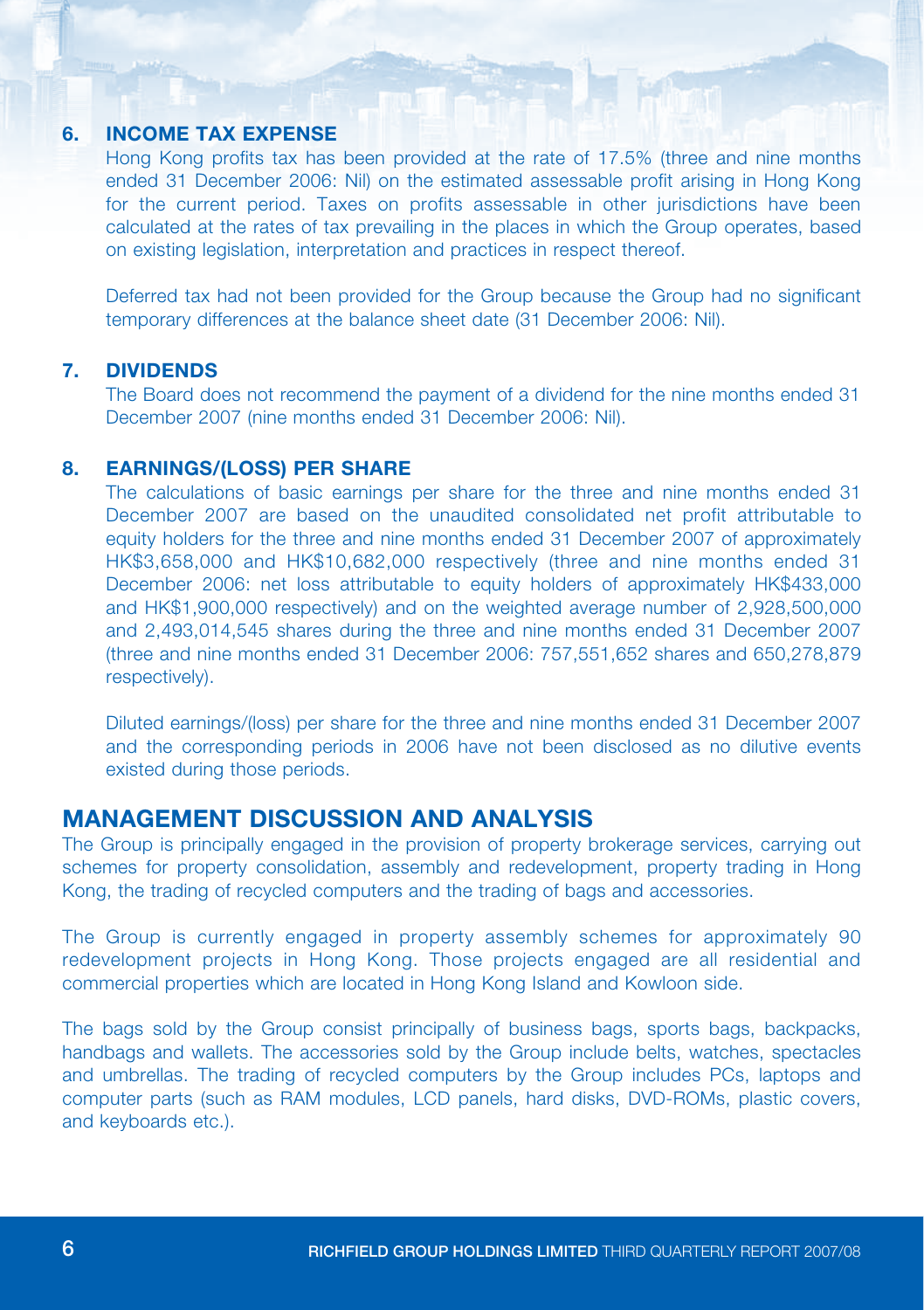### FINANCIAL REVIEW **RESULTS**

During the nine months ended 31 December 2007, the Group recorded a turnover of approximately HK\$97.6 million (nine months ended 31 December 2006: approximately HK\$45.7 million), representing an increase of approximately 113.6% as compared with the corresponding period last year. The increase was mainly attributable to the contribution of the two new businesses of provision of property assembly and brokerage services and property trading and trading of recycled computers, which accounted for 41.0% and 30.2% respectively of the Group's total turnover for the period under review. The turnover for trading of bags and accessories was decreased by 27.7% as compared with the corresponding period last year.

The Group recorded a profit attributable to equity holders of the Company of approximately HK\$10.7 million, revealing a significant improvement when compared to a loss of approximately HK\$1.9 million in the corresponding period last year. The improvement was also mainly derived from the new business of provision of property assembly and brokerage services and property trading which was acquired on 29 May 2007. However, due to high competition, the business of trading of recycled computers recorded an operating profit of approximately HK\$1 million only for the nine months ended 31 December 2007. The trading of bags and accessories recorded an operating loss of HK\$0.2 million for the nine months ended 31 December 2007, which was mainly attributable to the decrease in turnover and the dramatic increase in operating costs.

The gross profit was increased by 65.6% for the nine months ended 31 December 2007 because of the new businesses of property assembly and brokerage and property trading. The property assembly and brokerage and property trading businesses contributed approximately 61.1% of the Group's total gross profit for the period. On the contrary, the gross profit margin was decreased from approximately 40.9% to 31.7% for the nine months ended 31 December 2007, which was attributable to the extreme lower gross profit margin for the business of provision of trading of recycled computers.

The decrease of 41.0% in the selling and distribution costs in the period under review was mainly attributable to the reduction of the selling and distribution costs for trading of bags and accessories. The administrative expenses were decreased by approximately 5.1% in the period under review due to stringent cost controls for the businesses of provision of property assembly and brokerage services and trading of recycled computers.

### BUSINESS REVIEW

In view of Hong Kong's favourable economic conditions and upward momentum of robust growth for local property market, the business potential from our core businesses, the provision of property assembly and brokerage services and property trading, is promising. The business has contributed approximately 41.0% and 80.5% to the Group's turnover and operating profit, respectively for the nine months ended 31 December 2007. However, the results during the period have not yet fully revealed the business potential since substantial part of the revenue of property assembly and brokerage cannot be recognised until completion of the property assembly agreement, which is expected to be in the forth quarter of the financial year.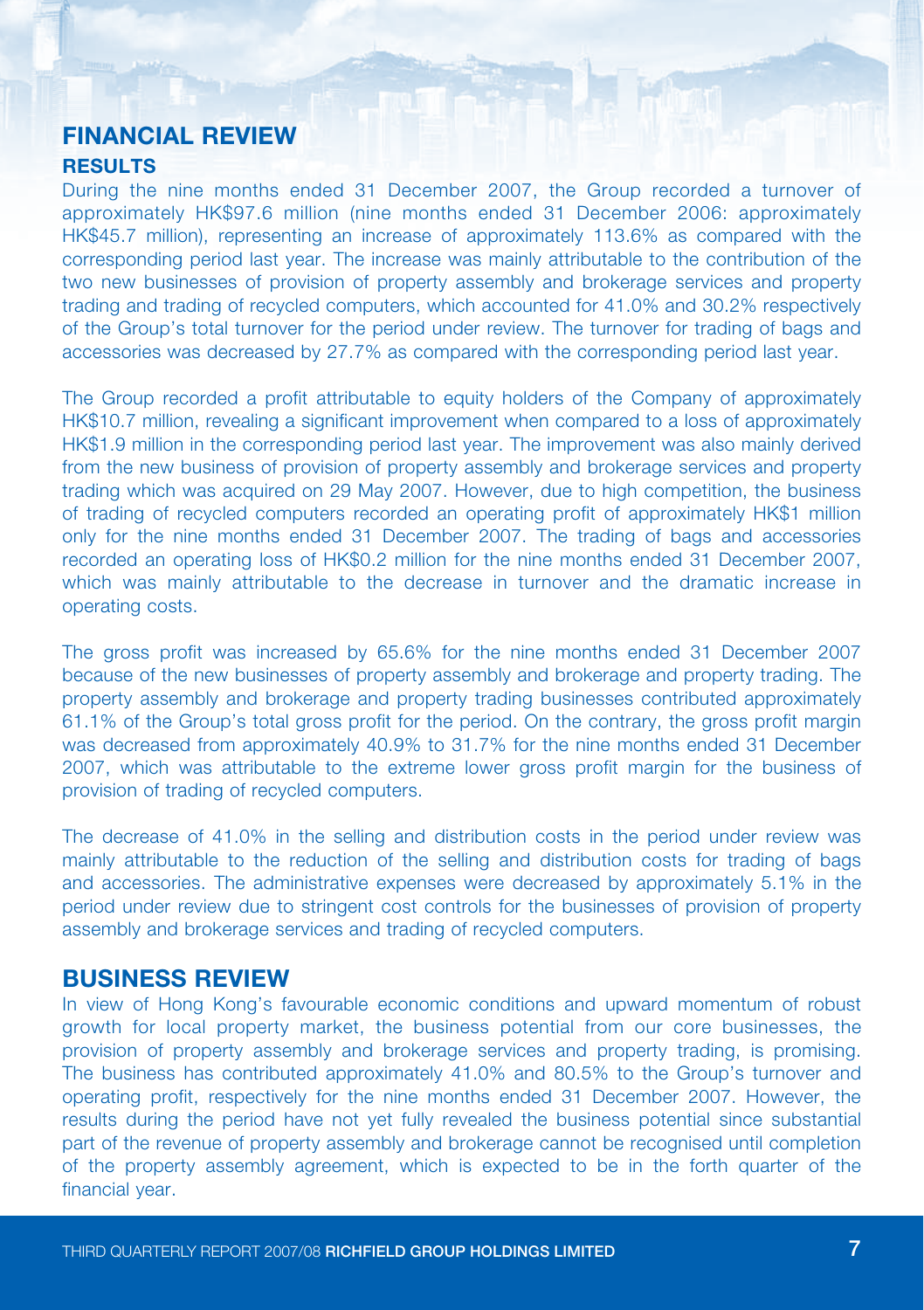As at 31 December 2007, the Group had approximately 90 property assembly projects in progress with a total site area of approximately 630,000 square feet. Among those projects in progress, there were approximately 70 projects located on Hong Kong Island, mainly in Midlevel, Sheung Wan and Causeway Bay, etc. and approximately 20 projects in Kowloon, mainly in Ho Man Tin, Sham Shui Po and Mongkok, etc. The Group expects to further complete a number of property assembly projects in the current financial year which are all in the prime locations on Hong Kong Island and in Kowloon.

The business of trading of recycled computers contributed HK\$29.4 million to the Group's turnover and HK\$1 million to the Group's operating profit, representing 30.2% and 4.9% to the Group's turnover and operating profit, respectively, for the nine months ended 31 December 2007. The net profit margin was 3.1% only during the reporting period. The decreasing turnover and the low operating profit margin were mainly due to fierce competition and the increase in operating cost.

The business of trading of bags and accessories recorded a substantial decrease in turnover and an unsatisfactory result for the reporting period. The business suffered from sustained operating losses in view of the increasing in operating costs and rental expenses, which were increased drastically for the last two years.

### capital structure

There is no material change in capital structure of the Company during the three months ended 31 December 2007.

### PROSPECTS

Optimistic outlook on the Hong Kong economy, prosperous local property market and increasing demand for urban redevelopment maintain a favourable business environment and present new opportunities to the Group. Contributions from business of the provision of property brokerage services, carrying out schemes for property consolidation, assembly and redevelopments and property trading in Hong Kong are expected to be increasing in forthcoming periods.

In view of the keen competition and the increasing costs, the trend of decreasing profit margin and turnover for the businesses of trading of bags and trading of recycled computers is expected to continue and the situation is expected to deteriorate in the future. The Group will restrain from making further investments and will exercise tighter control on the operating costs in these businesses with a view to focus on the development of the business of property assembly and brokerage.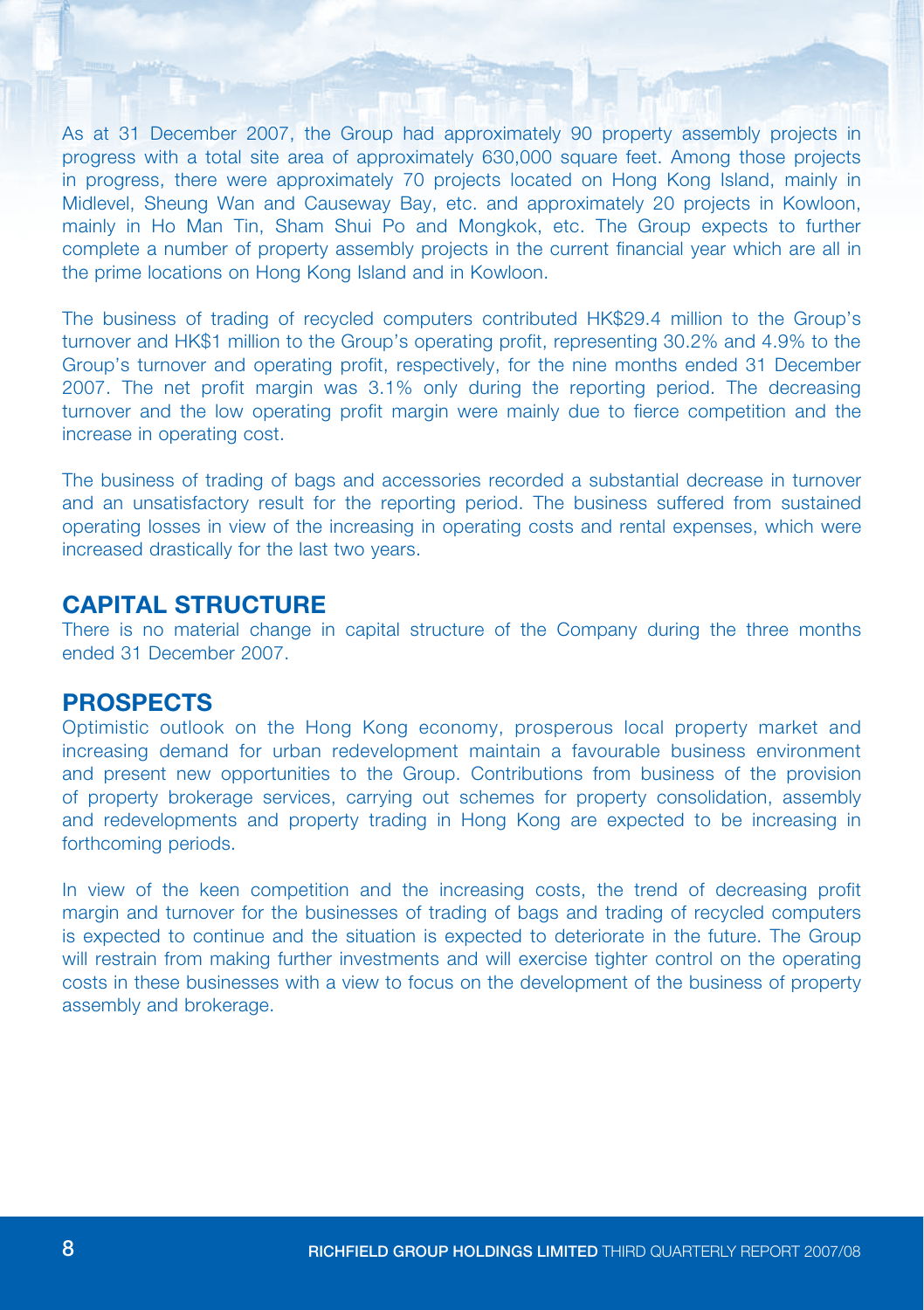# DIRECTORS' AND CHIEF EXECUTIVES' INTERESTS AND SHORT POSITION IN THE SHARES, UNDERLYING SHARES AND DEBENTURES OF THE COMPANY OR ANY ASSOCIATED **CORPORATION**

As at 31 December 2007, the interests and short positions of the directors and chief executives of the Company in the shares, underlying shares and debentures of the Company or any of its associated corporations (within the meaning of Part XV of the Securities and Futures Ordinance (Cap. 571, Laws of Hong Kong) ("SFO")) which were required to be notified to the Company and the Stock Exchange pursuant to Divisions 7 and 8 of Part XV of the SFO (including interests or short positions which they were taken or deemed to have under such provisions of the SFO) or as recorded in the register required to be kept by the Company under Section 352 of the SFO or otherwise notified to the Company and the Stock Exchange pursuant to the required standards of dealings by directors as referred to in Rules 5.46 of the GEM Listing Rules, were as follows:

|                                          |                             | <b>Number of Shares</b> |               | Approximate                   |  |
|------------------------------------------|-----------------------------|-------------------------|---------------|-------------------------------|--|
| <b>Director</b>                          | <b>Personal</b><br>interest | Corporate<br>interest   | Total         | percentage of<br>shareholding |  |
| Mr. Pong Wai San,<br>Wilson ("Mr. Pong") | 310.104.000                 | 936,794,000<br>(Note)   | 1.246.898.000 | 42.58%                        |  |

Note: These shares are beneficially owned by Virtue Partner Group Limited, a company wholly owned by Mr. Pong.

All the interests disclosed above represent long position in the shares of the Company.

Save as disclosed above, as at 31 December 2007, none of the directors and chief executives of the Company had any other interests or short positions in any shares, underlying shares or debentures of the Company or any of its associated corporation (within the meaning of Part XV of the SFO) which were required to be notified to the Company and the Stock Exchange pursuant to Divisions 7 and 8 of Part XV of the SFO (including interests or short positions which they were taken or deemed to have under such provisions of the SFO), or which were required to be recorded in the register kept by the Company under Section 352 of the SFO or otherwise notified to the Company and the Stock Exchange pursuant to Rules 5.46 of the GEM Listing Rules.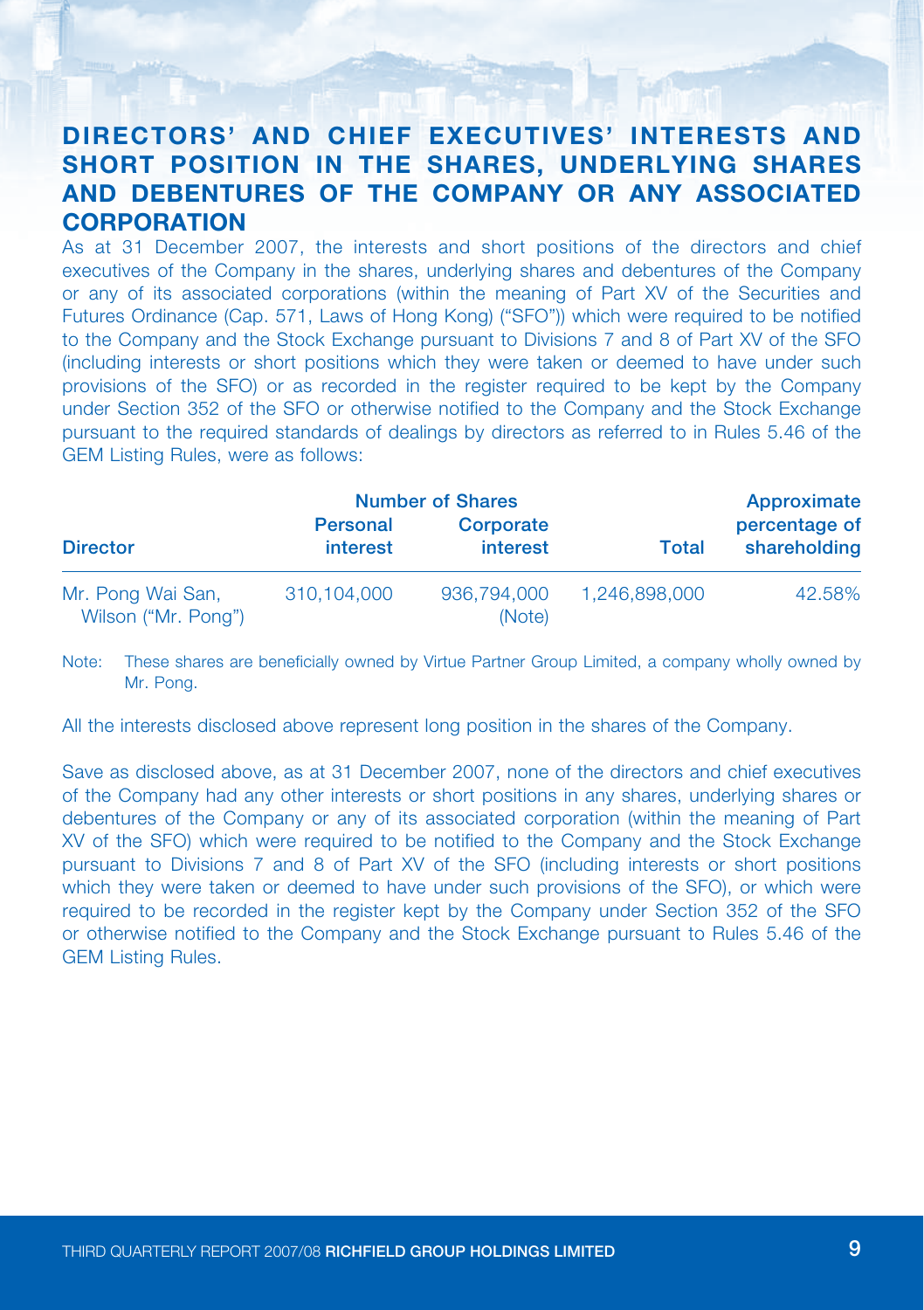### SUBSTANTIAL SHAREHOLDERS' INTERESTS IN SHARES

As at 31 December 2007, other than the interests of certain directors as disclosed under the section headed "Directors' and chief executives' interests and short positions in the shares, underlying shares and debentures of the company or any associated corporation" above, the interest or short positions of person in the shares and underlying shares and debentures of the Company which would fall to be disclosed to the Company under the provisions of Divisions 2 and 3 of Part XV of the SFO or, who is, directly or indirectly, interested in 5% or more of the nominal value of any class of share capital carrying rights to vote in all circumstances at general meetings of any other members of the Group, or any other substantial shareholders whose interests or short positions were recorded in the register required to be kept by the Company under Section 336 of the SFO were as follows:

| Name of shareholder                                    | <b>Capacity in</b><br>which shares<br>are held | Number of<br>issued shares | Percentage of<br>the issued<br>share capital |
|--------------------------------------------------------|------------------------------------------------|----------------------------|----------------------------------------------|
| Ms. Tung Ching Yee, Helena<br>(Note 1)                 | <b>Family interest</b>                         | 1,246,898,000              | 42.58%                                       |
| Virtue Partner Group Limited<br>(Note 2)               | Beneficial owner                               | 936,794,000                | 31.99%                                       |
| Richfield (Holdings) Limited<br>(Note 3)               | Beneficial owner                               | 760,000,000                | 25.95%                                       |
| Mr. Au Wing Wah<br>("Mr. Au") (Note 3)                 | Interest in controlled<br>corporation          | 760,000,000                | 25.95%                                       |
| Ms. Kong Pik Fan (Note 4)                              | <b>Family interest</b>                         | 760,000,000                | 25.95%                                       |
| Integrated Asset Management<br>(Asia) Limited (Note 5) | <b>Beneficial owner</b>                        | 195,420,000                | 6.67%                                        |
| Mr. Yam Tak Cheung<br>$("Mr. Yam")$ (Note 5)           | Interest in controlled<br>corporation          | 195,420,000                | 6.67%                                        |

Notes:

- 1. Ms. Tung Ching Yee, Helena is the wife of Mr. Pong and accordingly deemed to be interested in the shares beneficially owned by Mr. Pong in his own capacity and through his controlled corporation, Virtue Partner Group Limited, under SFO.
- 2. These shares are beneficially owned by Virtue Partner Group Limited, a company wholly owned by Mr. Pong.
- 3. These shares are beneficially owned by Richfield (Holdings) Limited, a company wholly owned by Mr. Au, and therefore Mr. Au deemed to be interested in the shares owned by Richfield (Holdings) Limited, under SFO.
- 4. Ms. Kong Pik Fan is the wife of Mr. Au and accordingly deemed to be interested in the shares beneficially owned by Mr. Au in his own capacity and through his controlled corporation, Richfield (Holdings) Limited, under SFO.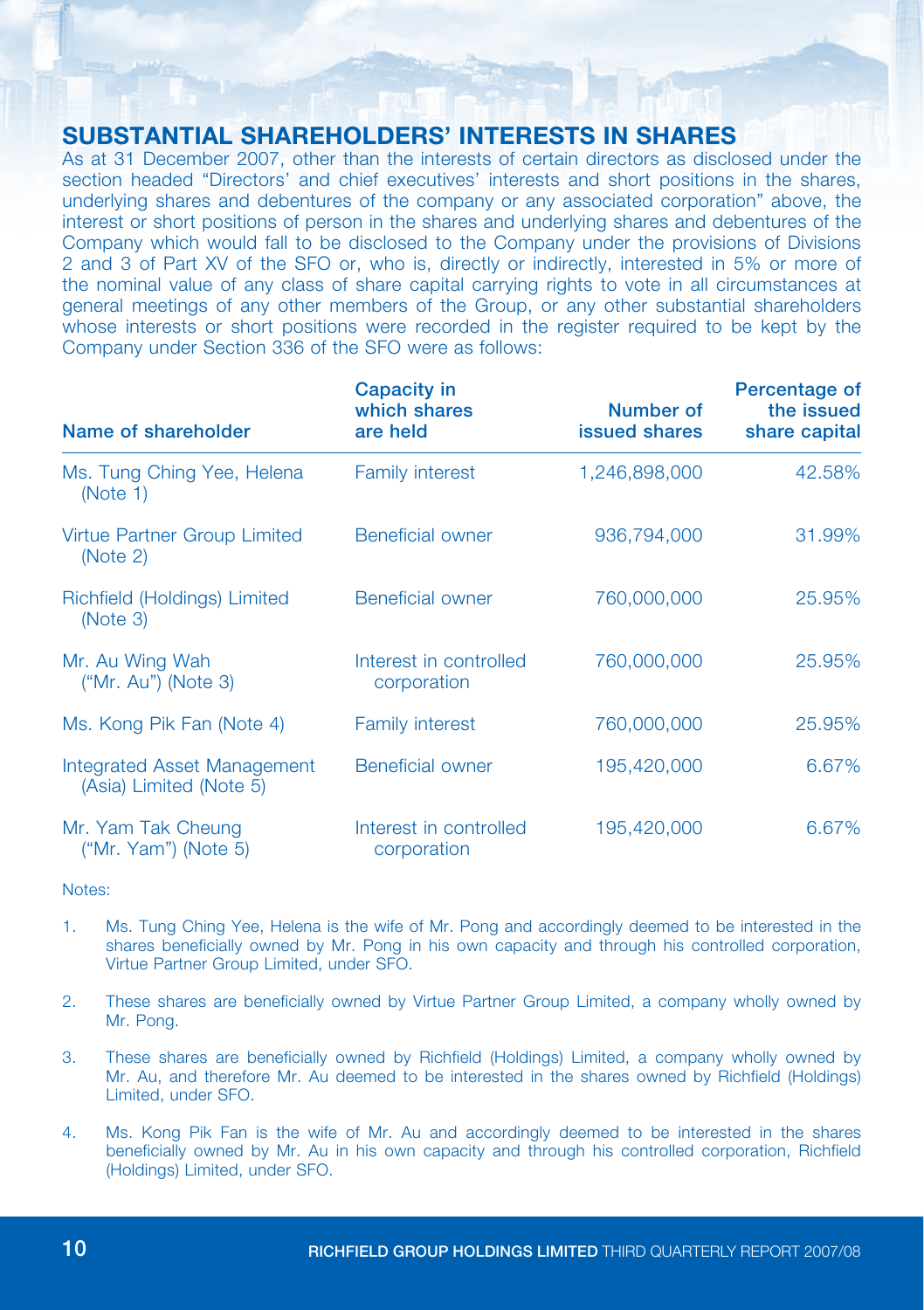5. These shares are beneficially owned by Integrated Asset Management (Asia) Limited, a company wholly owned by Mr. Yam, and therefore Mr. Yam deemed to be interested in the shares owned by Integrated Asset Management (Asia) Limited, under SFO.

All the interests disclosed above represent long position in shares of the Company.

Save as disclosed above, as at 31 December 2007, the directors of the Company were not aware of any other person (other than the directors and chief executive of the Company) who had an interest or short position in the shares or underlying shares of the Company which would fall to be disclosed to the Company under the provisions of Divisions 2 and 3 of Part XV of the SFO or, who is, directly or indirectly, interested in 5% or more of the nominal value of any class of share capital carrying rights to vote in all circumstances at general meetings of any other members of the Group, or any other substantial shareholders whose interests or short positions were recorded in the register required to be kept by the Company under Section 336 of the SFO.

#### DIRECTOR'S RIGHTS TO ACQUIRE SHARE OR DEBENTURES

Apart from as disclosed under the heading "Directors' and chief executives' interests and short positions in the shares, underlying shares and debentures of the company or any associated corporation" above, at no time during the reporting period were rights to acquire benefits by means of the acquisition of shares in or debentures of the Company or of any other body corporate granted to any directors or their respective spouse or children under 18 years of age, or were any such rights exercised by them; or was the Company, its holding company or any of its subsidiaries a party to any arrangements to enable the directors, their respective spouse or children under 18 years of age to acquire such rights in the Company or any other body corporate.

## PURCHASE, REDEMPTION OR SALE OF THE LISTED SECURITIES OF THE COMPANY

Neither the Company, nor any of its subsidiaries has purchased, redeemed or sold any of the Company's listed shares during the nine months ended 31 December 2007.

### DIRECTOR'S INTERESTS IN COMPETING INTERESTS

As at the date of this report, none of the directors, the management shareholders of the Company and their respective associates (as defined in the GEM Listing Rules) had any interest in a business which causes or may cause a significant competition with the business of the Group and any other conflicts of interest which any such person has or may have with the Group.

### CODE OF CONDUCT REGARDING SECURITIES TRANSACTIONS BY DIRECTORS

The Company has adopted a code of conduct regarding securities transactions by directors on terms no less exacting than the required standard of dealings set out in Rules 5.48 to 5.67 of the GEM Listing Rules. The Company was not aware of any non-compliance with such required standard of dealings and its code of conduct regarding securities transactions throughout the nine months ended 31 December 2007.